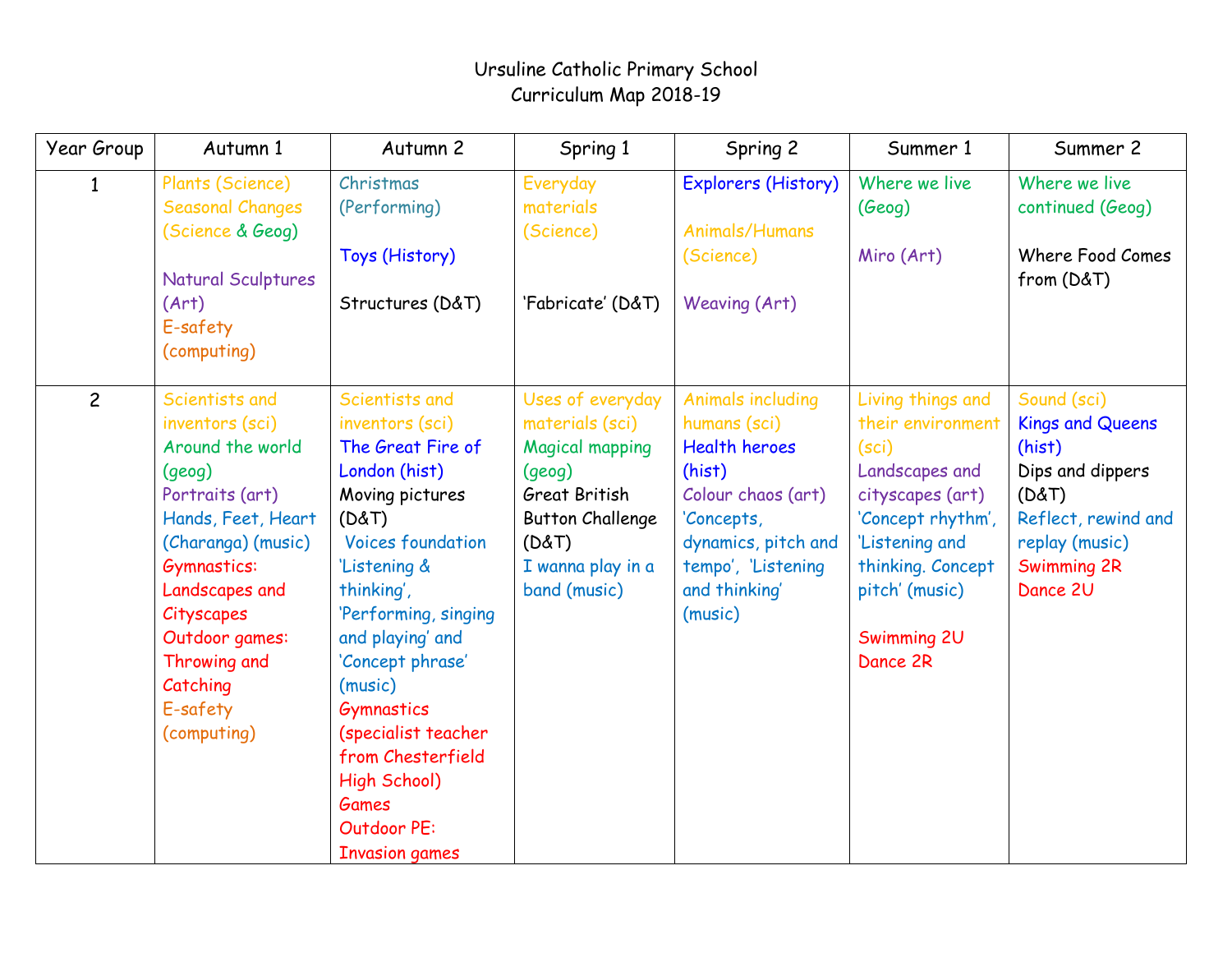## Ursuline Catholic Primary School

| $\overline{3}$ | Rocks & Fossils<br>(Science)<br>UK (Geog)<br>Autumn (Art)<br>E-safety<br>(computing)                                    | Forces (Science)<br>Egypt (History)<br>The Great Bread<br>Bake Off (D&T)                                                                                                                              | Animals &<br>Nutrition<br>(Science)<br>Egypt cont.<br>(History)<br>European Art<br>(Art)                                                                                                                                                                                  | <b>Animals &amp; Nutrition</b><br>(Science)<br><b>Climate Zones</b><br>(Geog)<br>Juggling Balls<br>(D&T)                                                                                                                                                                                                                | Plants (Science)<br><b>Stone Age</b><br>(History)<br>Fruit & Veg (Art)                                                                                                                                                                                                           | Light (Science)<br>Settlements cont.<br>(Geog)<br>Kites (D&T)                                                                                                                         |
|----------------|-------------------------------------------------------------------------------------------------------------------------|-------------------------------------------------------------------------------------------------------------------------------------------------------------------------------------------------------|---------------------------------------------------------------------------------------------------------------------------------------------------------------------------------------------------------------------------------------------------------------------------|-------------------------------------------------------------------------------------------------------------------------------------------------------------------------------------------------------------------------------------------------------------------------------------------------------------------------|----------------------------------------------------------------------------------------------------------------------------------------------------------------------------------------------------------------------------------------------------------------------------------|---------------------------------------------------------------------------------------------------------------------------------------------------------------------------------------|
| $\overline{4}$ | <b>Animals/Humans</b><br>(Science)<br>Lowry (Art)<br>Gymnastics,<br>swimming, games<br>(P.E)<br>E-safety<br>(computing) | <b>Electricity (Science)</b><br>Edible Garden (D&T)<br><b>Mayans (History)</b><br>Gymnastics,<br>swimming, games<br>(P.E)                                                                             | States of matter<br>(Science)<br>Bodies (Art)<br>Romans (History)<br>Dance, swimming,<br>games (P.E)                                                                                                                                                                      | Sound (Science)<br>Purses (D&T)<br>Europe (geog)<br>Dance, swimming,<br>outdoor<br>adventurous (P.E)                                                                                                                                                                                                                    | <b>Living Things</b><br>(Science)<br>Insects (Art)<br>Romans (History)<br>Gym, swimming,<br>athletics (P.E)                                                                                                                                                                      | Edible Gardens<br>(D&T)<br>European rivers,<br>compass etc. (Geog)<br>Gym, swimming,<br>athletics (P.E)                                                                               |
| 5              | Space (Science)<br>British Art (Art)<br>Swimming (P.E)/<br>Gym & Netball<br>Clarinet<br>E-safety<br>(computing)         | Forces (Science)<br>Anglo-Saxons,<br>Scotts (History)<br>Free Standing<br>Structures (D&T)<br>Swimming (P.E)/ Gym<br>& Netball<br>Clarinet<br>Free standing<br>structures (D&T)<br>Coding (computing) | Properties,<br>changes and<br>materials<br>(Science)<br><b>Vikings (History)</b><br>Central/South<br>America (Art)<br>Mechanical<br>Systems (D&T)<br>Dance, swimming,<br>Tag Rugby (P.E)<br>Clarinet<br>Mechanical<br>Systems (D&T)<br><b>3D Modelling</b><br>(computing) | Properties, changes<br>and materials<br>(Science)<br>Economic activity<br>inc. trade links<br>(Geog)<br>Central/South<br>America (Art)<br>Healthy Diet -<br>Global Food (D&T)<br>Cricket,<br>adventurous<br>activity, swimming<br>(P.E)<br>The Planets (Holst)<br>(music)<br><b>Healthy Diet</b><br>(Global Food) (D&T) | <b>Animals Including</b><br><b>Humans</b><br>(Science)<br>America-<br>regional study<br>South America<br>(Geog)<br>South America<br>Central/South<br>American Art<br>(Art)<br>Cricket, Gym<br>(P.E)<br>Make you feel my<br>love (Music)<br>Designing a<br>website<br>(computing) | Living Things &<br>Habitats. (Science)<br><b>Ancient Greece</b><br>(History)<br>Athletics, Dance<br>(P.E)<br>Reflect, rewind,<br>replay (Music)<br>Plants (Art)<br>Coding (computing) |